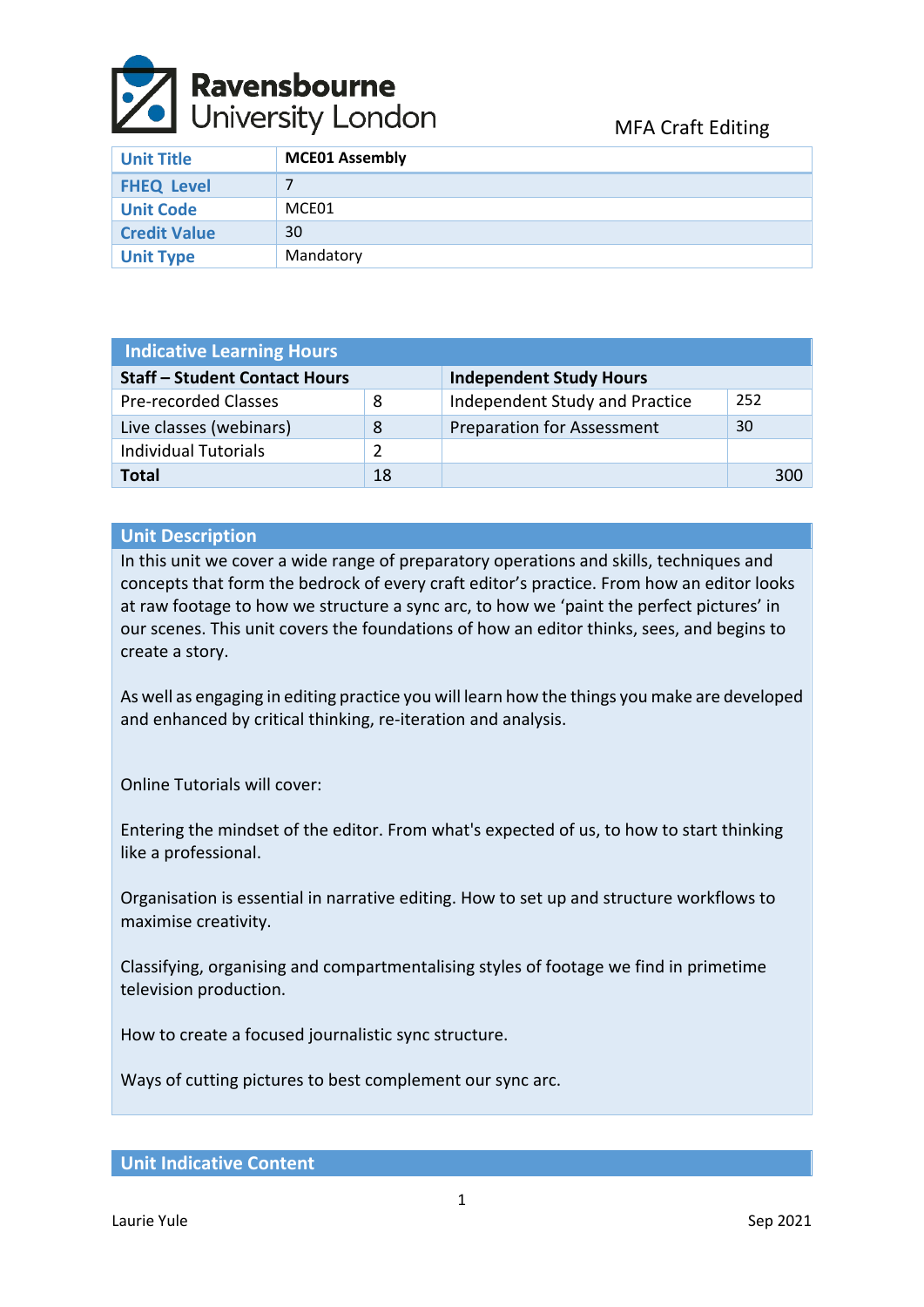- Developing the professional mindset of an editor
- Project organisation and workflow
- Footage classification and breakdown
- Narrative structure in sync and picture
- Picture cutting to complement the sync arc
- Editing as iterative craft: working and reworking your story through client feedback

### **Unit Aims**

- Gain In-depth knowledge of the professional behaviours of an editor
- establish the key skills, processes and operations preparatory to cutting stories
- understand and categorise different kinds of media
- Understand story arcs in sync and picture sequences
- appreciate the iterative process of story development through cut/review/recut
- Start to develop critical appreciation of film and tv stories as edited artefacts

#### **Unit Learning Outcomes**

On successful completion of this unit, you will be able to-

LO1 effectively apply media management skills preparatory to cutting a sequence

LO2 skilfully apply editing techniques to tell stories with strong sync arcs and effective use of cutaway material

LO3 employ professional and analytical skills to meet deadlines and develop and enhance edited sequences

# **Learning and Teaching Methods**

This Unit will be delivered using a combination of:

- Briefings
- Live and Pre-recorded Lectures
- One-to-one tuition
- Tutor and peer-to-peer feedback
- Demonstrations
- Master classes
- Self-directed study
- Active learning/doing
- Problem-solving

# **Assessment methods and tasks**

Assessment for this unit will conform to LOs and marking criteria and will typically be based on the delivery of:

- Edited work
- Evidence (ie project screenshots)
- Presentations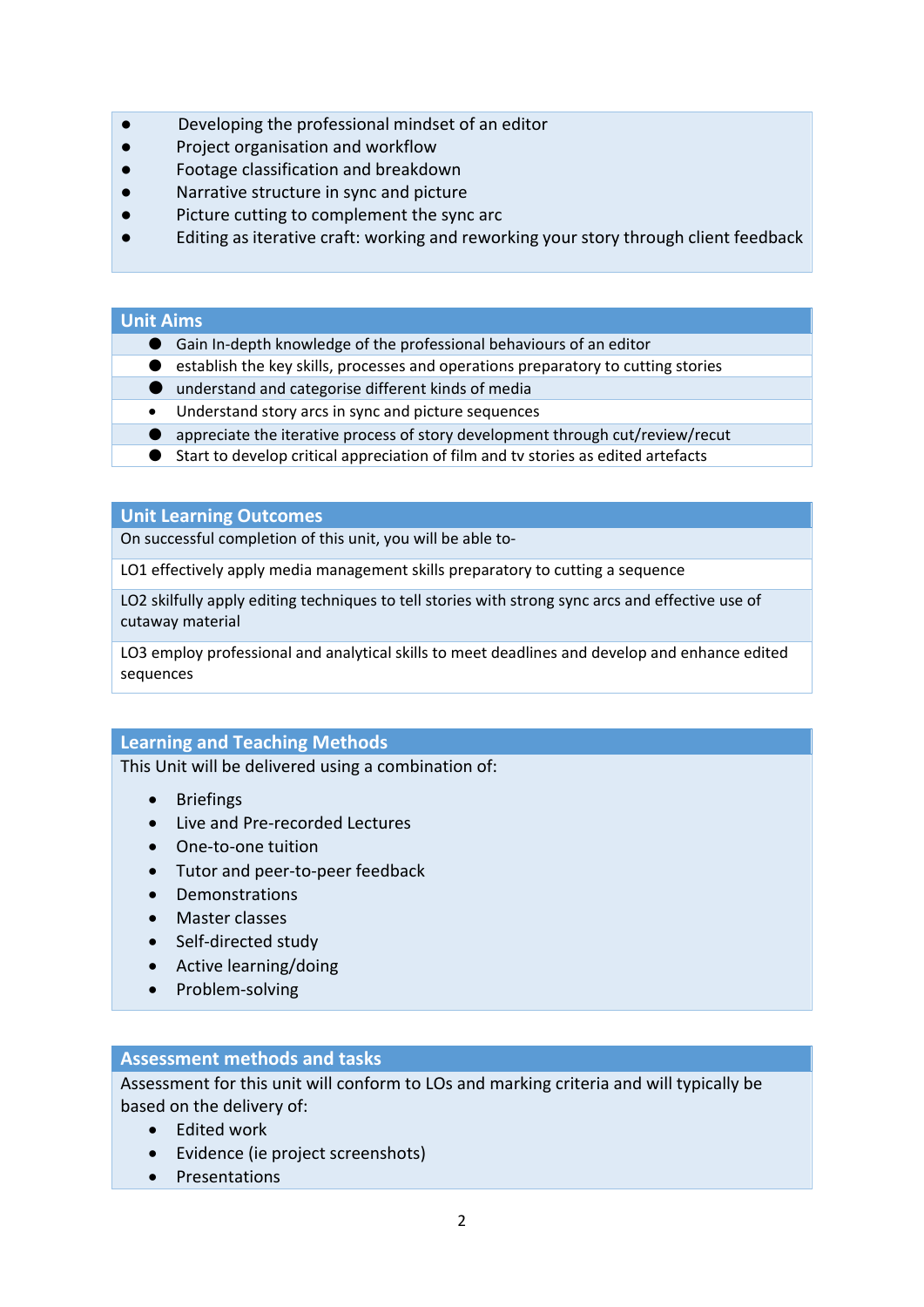| Peer-to-peer feedback   |                                                  |
|-------------------------|--------------------------------------------------|
| <b>Assessment tasks</b> | Weighting (%) (one grade or multi-grade<br>unit) |
| Project Work            | 100% (all work marked holistically)              |
|                         |                                                  |

### **Indicative Assessment Criteria**

- Evidence of effective application of media management skills preparatory to editing a sequence (LO1)
- Delivery of projects that evidence the skilful application of editing techniques that tell stories with strong sync arcs and effective use of cutaway material (LO2)
- Delivery of projects that evidence a professional approach to deadlines and an analytical approach to developing edited sequences (LO3)

#### **Reading list**

Barrett, E. and Bolt B. (2010) *Practice as Research: Approaches to Creative Arts Enquiry*. London: IB TAURIS

Bricca J, (2017) *Documentary Editing: Principles & Practice* 1st Edition, Kindle Edition, Focal Press

Chion, M. (2019) *Audio-Visions: Sound on Screen*. New York: Columbia University Press

Chandler, Gael. *Cut by Cut, 2nd Edition: Editing Your Film or Video*. 2nd Revised edition. Studio City, CA: Michael Wiese Productions, 2012.

Eisenstein, S. (1986) *The Film Sense*, trans by Jay Leyda, New York: Harcourt

Fairservice, Don. (2001) *Film Editing: History, Theory, and Practice ; Looking At the Invisible*. Manchester University Press ; Palgrave

Murch, W. (2001) *In the Blink of an Eye: A Perspective on Film Editing*. Los Angeles: Silman-James Press,U.S.

Reisz, K and Gavin Millar eds. (2009) *The Technique of Film Editing* (2nd Edition). Oxford: Focal Press.

Rosenblum, Ralph, and Robert, Karen (1986) *When the Shooting Stops ... the Cutting Begins: A Film Editor's Story*. New Ed edition. New York, N.Y: Da Capo

# **URL's**

Avid Community <http://community.avid.com/> Accessed 10.6.2019)

Jonny Elwyn editor's blog <https://jonnyelwyn.co.uk/>(Accessed 10.6.2019)

The Magic of Movie Editing <https://www.youtube.com/watch?v=U76MBDKQe8s> (Accessed 10.6.2019)

Moviola <https://www.moviola.org/films/> (Accessed 10.6.2019)